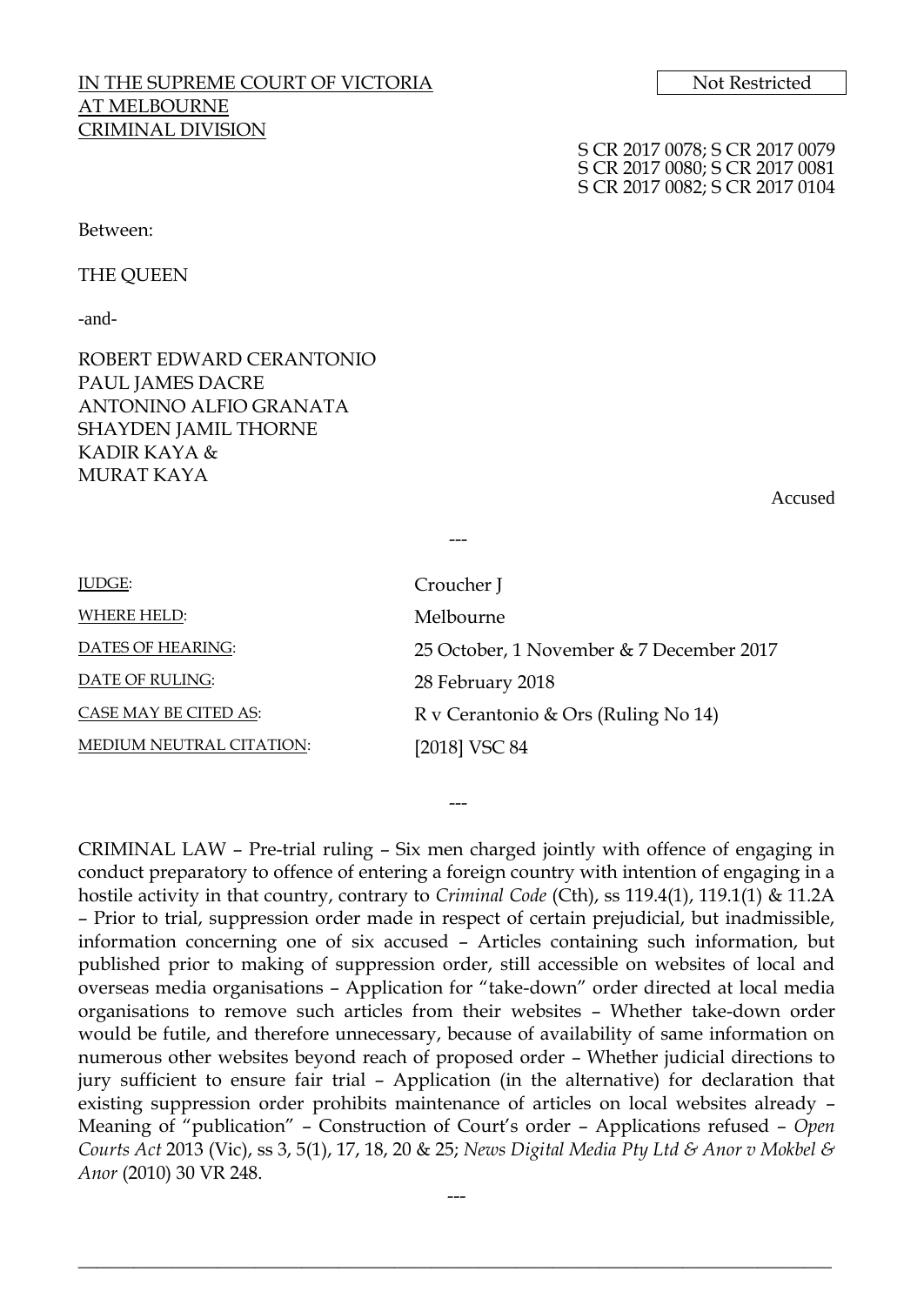| Appearances:                                                                                                                                                                                                                                                                              | Counsel                                                    | Solicitors                                                   |
|-------------------------------------------------------------------------------------------------------------------------------------------------------------------------------------------------------------------------------------------------------------------------------------------|------------------------------------------------------------|--------------------------------------------------------------|
| For the Crown                                                                                                                                                                                                                                                                             | Mr N Robinson QC with<br>Ms R Sharp and<br>Ms C Fitzgerald | Solicitor to Commonwealth<br>Director of Public Prosecutions |
| For Robert Cerantonio                                                                                                                                                                                                                                                                     | Mr M Cahill SC with<br>Dr G Boas                           | <b>Stary Norton Halphen</b><br>Criminal Lawyers              |
| For Paul Dacre                                                                                                                                                                                                                                                                            | Mr J McMahon SC with<br>Ms G Morgan                        | Slades & Parsons<br>Criminal Lawyers                         |
| For Antonino Granata                                                                                                                                                                                                                                                                      | Mr C Farrington with<br>Mr C Terry                         | Patrick W Dwyer<br>Barristers & Solicitors                   |
| For Shayden Thorne                                                                                                                                                                                                                                                                        | Ms M Fox QC with<br>Mr S Moglia                            | Doogue O'Brien George<br>Barristers & Solicitors             |
| For Kadir Kaya                                                                                                                                                                                                                                                                            | Mr D Hallowes SC with<br>Ms F Todd                         | Galbally & O'Bryan<br>Defence Lawyers                        |
| For Murat Kaya                                                                                                                                                                                                                                                                            | Mr D Dann QC with<br>Mr M Goldberg                         | James Dowlsey & Associates<br>Criminal Law                   |
| For: Fairfax Media Limited;<br>and Fairfax Digital Australia<br>& New Zealand Pty Ltd                                                                                                                                                                                                     | Mr E Nekvapil with<br>Mr P Considine                       | Minter Ellison Lawyers                                       |
| For: The Herald & Weekly<br>Times Pty Ltd; Nationwide<br>News Pty Ltd; Daily<br>Telegraph Pty Ltd; Adelaide<br><b>Advertiser Pty Ltd; News</b><br>Life Media Pty Ltd;<br>Queensland Newspapers;<br>The Australian Broadcasting<br>Corporation; and Special<br><b>Broadcasting Service</b> | Mr T Otter                                                 | M&K Lawyers Group Pty Ltd                                    |

\_\_\_\_\_\_\_\_\_\_\_\_\_\_\_\_\_\_\_\_\_\_\_\_\_\_\_\_\_\_\_\_\_\_\_\_\_\_\_\_\_\_\_\_\_\_\_\_\_\_\_\_\_\_\_\_\_\_\_\_\_\_\_\_\_\_\_\_\_\_\_\_\_\_\_\_\_\_\_\_\_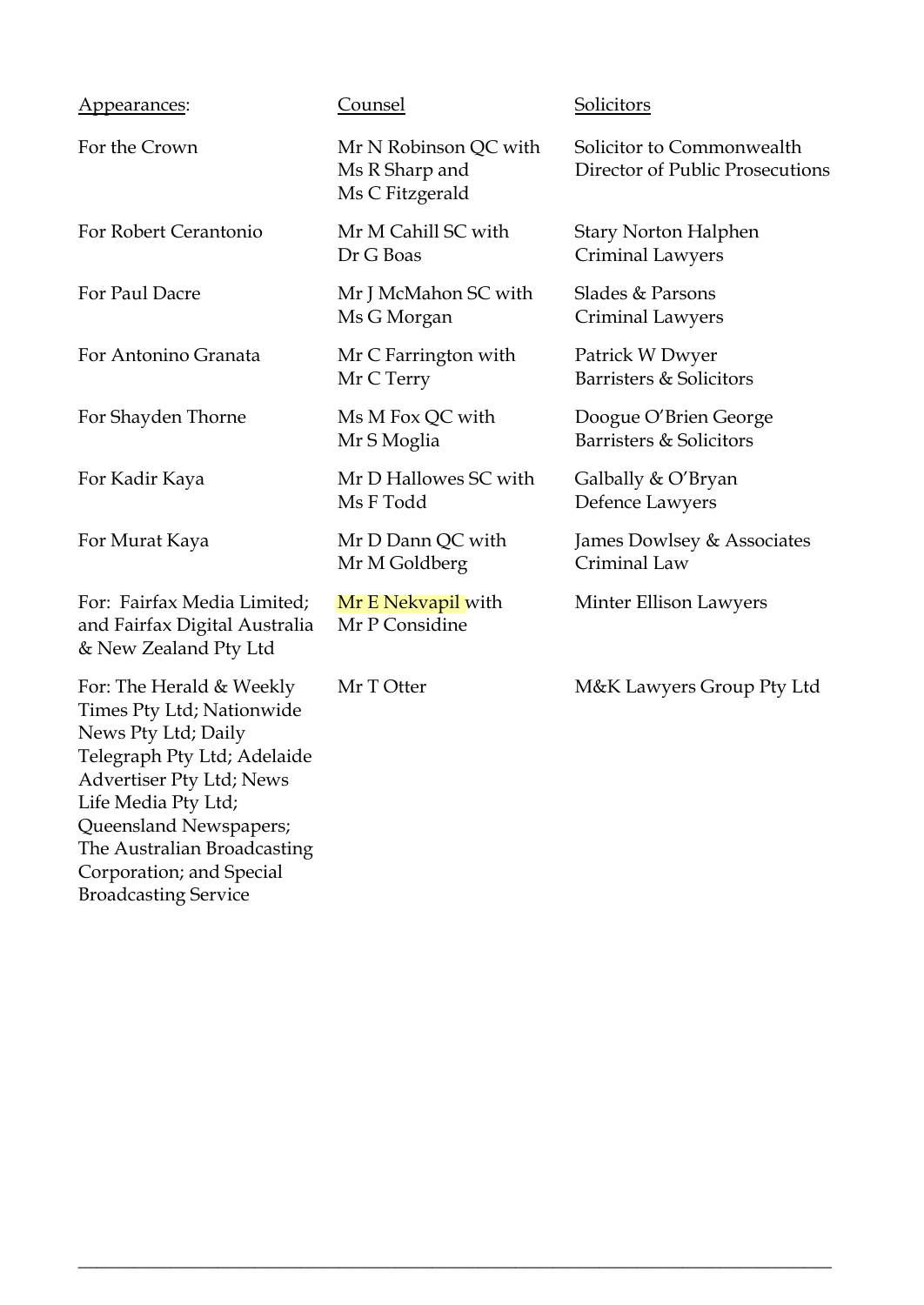# HIS HONOUR:

### **Overview**

- 1 One of the six accused in this matter, Shayden Jamil Thorne, applies for an order sometimes described as a "take-down order" – directing Australian media organisations to remove from their websites articles containing certain highly prejudicial information about him. He submits that such an order is necessary to ensure that his forthcoming trial in this Court be fair, by reducing the risk that prospective jurors might learn of the offending information – which would be inadmissible in evidence at that trial – *via* the internet.
- 2 Mr Thorne's alternative submission is that an order I made on 14 June 2017, by prohibiting "publication" of the offending information, already includes a prohibition on maintaining access on Australian media websites to articles containing the same information. As I understand it, the application is that I should declare that to be so, in order that it be made clear to the Australian media that those articles must be removed from their websites, lest they be in contempt.
- 3 In my view, both applications must be refused. In short, the Court of Appeal's (majority) decision in *News Digital Media Pty Ltd & Anor v Mokbel & Anor* ("the Mokbel appeal") <sup>1</sup> is binding and relevantly indistinguishable authority for the proposition that a take-down order would be futile in circumstances such as the present, and therefore should not be made. As to the alternative application, I think it is plain that the existing suppression order was to have only a prospective effect and that it did not, and does not, extend to requiring pre-existing articles to be removed from the internet. My more detailed reasons for those conclusions follow.

### **Background**

 $\overline{a}$ 

4 In May 2016, Mr Thorne and five other men were arrested and charged with an offence against s 119.4(1) of the *Criminal Code* (Cth). The offence may be described as

Croucher J 1 R v Cerantonio & Ors (Ruling No 14) <sup>1</sup> *News Digital Media Pty Ltd & Anor v Mokbel & Anor* (2010) 30 VR 248.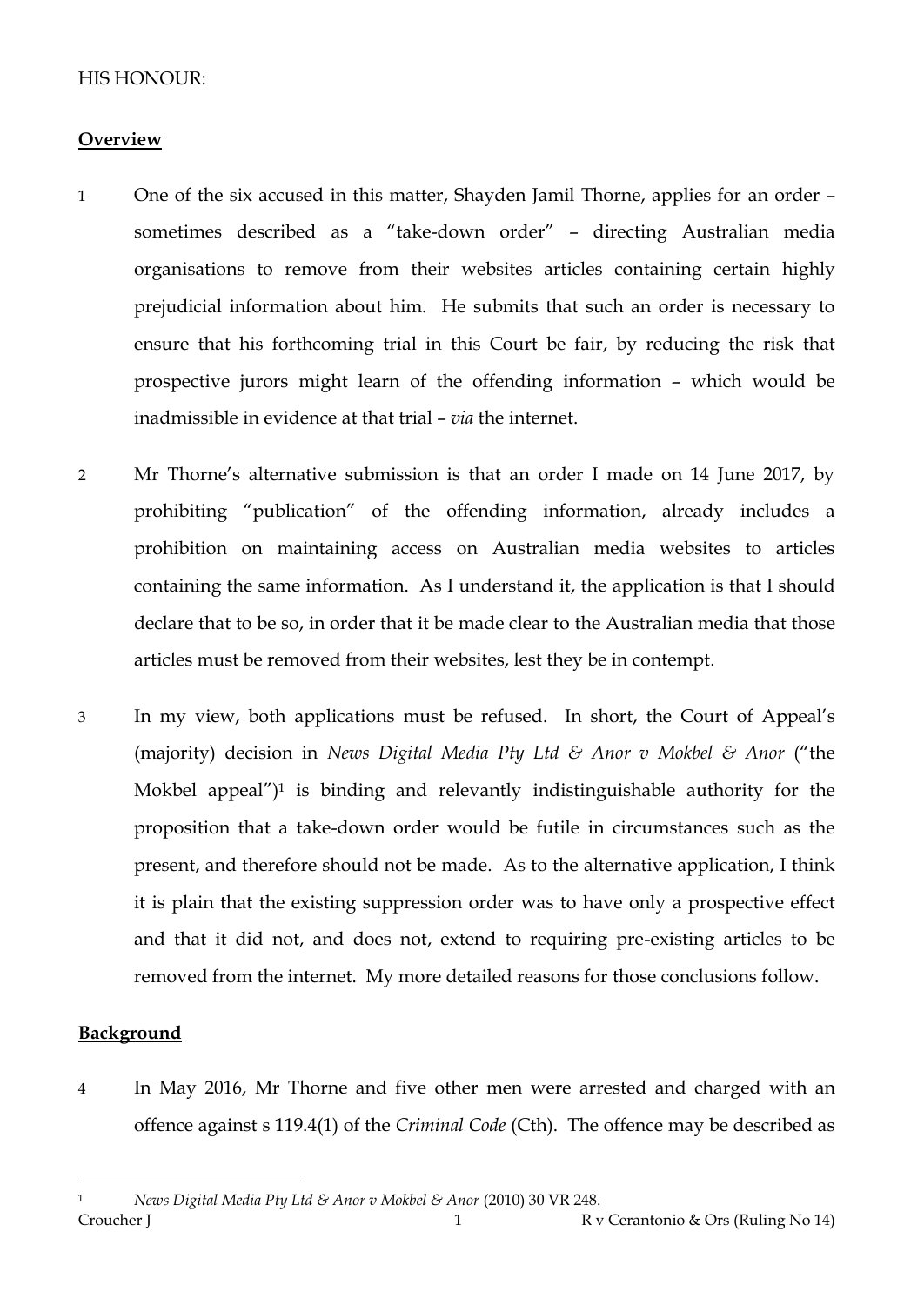one of agreeing to engage, and engaging, in conduct preparatory to an offence of entering a foreign country with the intention of engaging in a hostile activity in that country. Subject to some contingencies, the trial proper on that charge might commence in this Court in the next few weeks or so, but no sooner.

- 5 At that trial, the Commonwealth Director of Public Prosecutions ("the Director") will allege that the accused were adherents of violent jihad who engaged in conduct preparatory to an intended departure from Australia, by boat, with the intention ultimately of entering the Philippines with the intention of engaging in conduct in that country with the intention of achieving the overthrow, by force or violence, of the government of the Southern Philippines.
- 6 Both before and after Mr Thorne was charged, numerous articles appeared on news websites containing assertions about him, including that he had been imprisoned for a terrorism offence in Saudi Arabia and that he is the son-in-law of Abdul Nacer Benbrika, a notorious man sentenced for terrorism offences in Australia. There is no dispute that that information would be inadmissible in, and, if known to an empanelled juror, gravely prejudicial to the fairness of, Mr Thorne's trial. The Director has no intention of seeking to lead any such evidence.
- 7 On 15 May 2017, the magistrate hearing the committal proceedings in this matter made an order prohibiting publication of the offending information within Australia, until the matter reached this Court. On 23 May 2017, when the matter first was mentioned in this Court, Lasry J made an interim order in similar terms, until the substantive application was determined. On 14 June 2017, I made an order on the substantive application, again, in similar terms, until the conclusion of Mr Thorne's trial.<sup>2</sup>
- 8 The evidence before the Court shows that articles containing the offending information, but published prior to the making of these suppression orders, are still

<sup>&</sup>lt;sup>2</sup> One of the notable differences was that, whereas the magistrate and Lasry J within their orders defined "publication" in the terms employed in s 3 of the *Open Courts Act* 2013 (Vic), I left "publication" undefined in my order. I shall return to this difference below.

Croucher J 2 R v Cerantonio & Ors (Ruling No 14)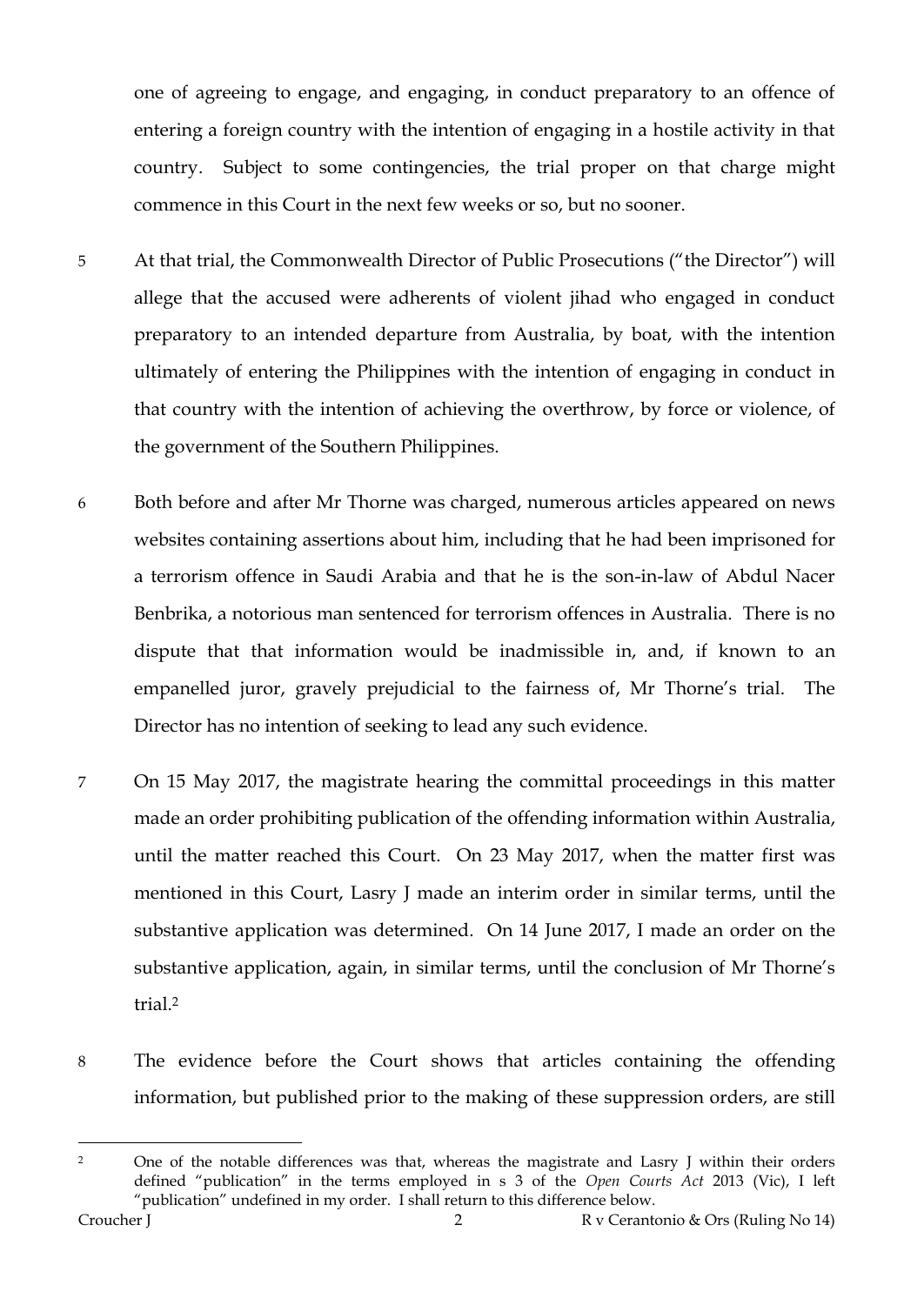publicly accessible on websites of both Australian and overseas media organisations. For example, if the words "Shayden Thorne" are typed into a Google search, thousands<sup>3</sup> of links will appear, some of which, if clicked on, will reveal the offending information, or part or it. In some instances, the displayed link itself will disclose the offending information, or part of it, in the heading to and/or in an opening extract from the article.

### **Applications for a take-down order**

### **The applications**

- 9 It is this residual accessibility to the offending information that caused Mr Thorne's solicitors, on 19 October 2017, to file an application to this Court for an order directing the removal of eighteen nominated articles found across thirteen Australian news media websites.<sup>4</sup>
- 10 After it was pointed out, by the several local media organisations opposing the application, that links on numerous other Australian websites not the subject of the application also contained the offending information or articles, <sup>5</sup> Mr Thorne's solicitors, on 27 October 2017, filed an amended application, seeking an order directing the removal of 30 nominated articles (as well as any others caught by the general description in the amended application). Mr Thorne did, however, concede that there had not been notification of the amended application to all Australian media organisations that might be caught by the proposed order. It was submitted that, if the Court were minded to make an order of the type sought, the appropriate notice could be given to all relevant media organisations and an order could be

 $\overline{a}$ <sup>3</sup> There was evidence that Google searches, conducted on three separate days in October 2017, using the words "Shayden Thorne", without quotation marks, would produce about 8,710, 10,700 or over 11,000 results respectively (see the affidavits of Amelia Ramsay, affirmed 23 October 2017, at [1] & Exhibit AR-1; Patrick Thomas Considine, affirmed 23 October 2017, at [7]; and Thomas John Otter, sworn 23 October 2017 (containing four paragraphs – another affidavit of Mr Otter sworn on the same date contains 33 paragraphs), at [3]).

<sup>&</sup>lt;sup>4</sup> That application was later to be expanded to 22 articles, before an amended application was filed.

<sup>&</sup>lt;sup>5</sup> See the affidavits of Patrick Thomas Considine, affirmed 23 October 2017, at [8]; Thomas John Otter, sworn 23 October 2017 (containing four paragraphs), at [4]; and Patrick Thomas Considine, affirmed 25 October 2017, at [4]-[6], [7](b), [9](a), (f)-(h) & (j), [10]-[11].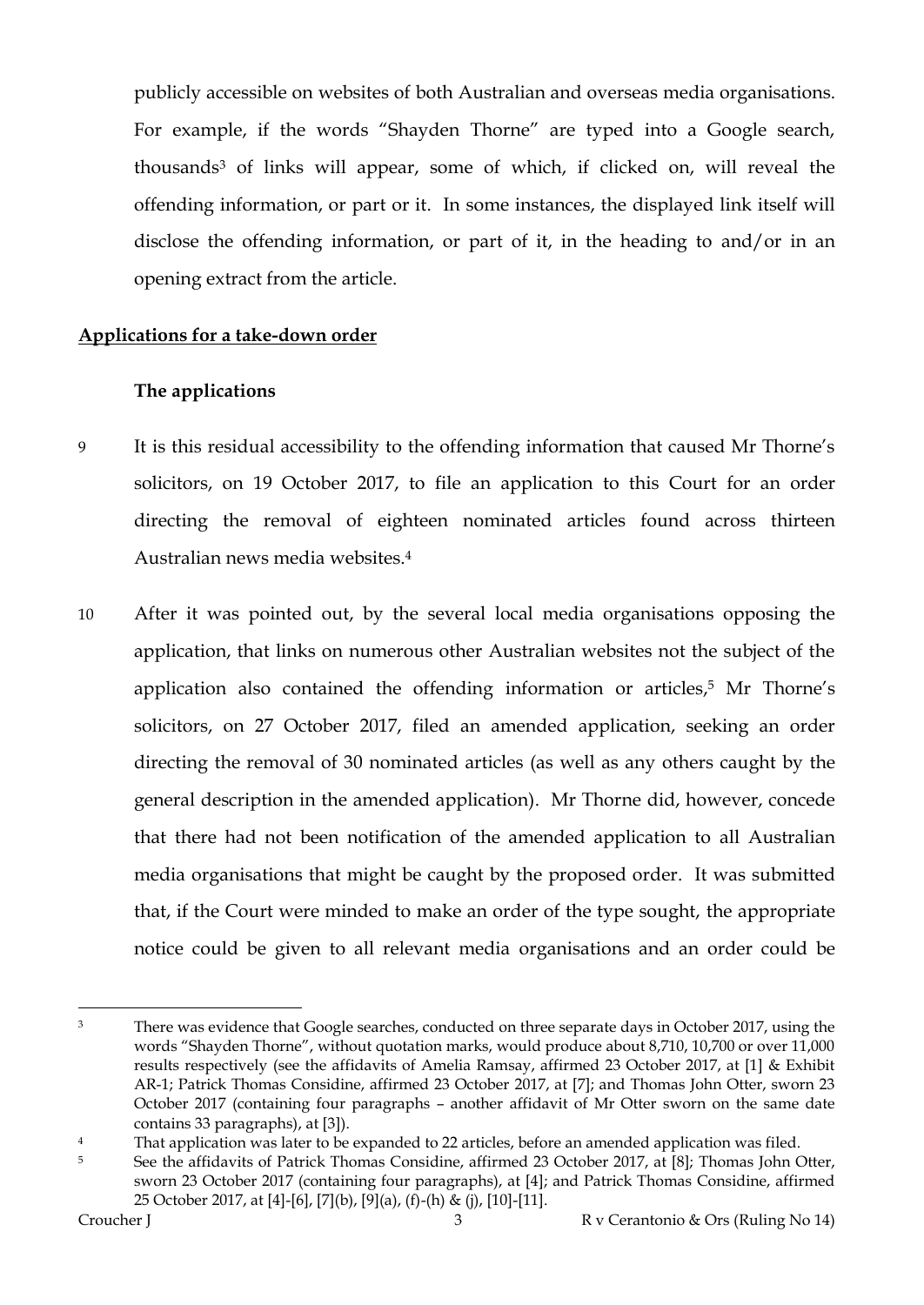fashioned that ensured that all such articles were removed from those Australian websites.

### **Submissions**

- 11 Mr Thorne submitted that a take-down order of that type is necessary to ensure a fair trial, by reducing the risk that prospective jurors will learn of the offending information during the period between the making of the order and their ending up on a jury panel for the trial. He accepted that the risk cannot be eliminated entirely by such an order, because overseas websites beyond the reach of the order still would contain and allow access to the offending information, but submitted that the removal of the nominated articles from most (if not all) Australian websites at least would reduce that risk.
- 12 As I have said, the applications are opposed by several local news media organisations – including *The Age*, the *Herald Sun*, the ABC, SBS and others connected with the Herald & Weekly Times and Fairfax groups ("the local media"). Their submissions include the following:
- 13 First, since the offending information is not in current news stories, the only way in which a prospective juror would come across that information is by a dedicated internet search of terms contained in the offending articles, such as by typing in the words "Shayden Thorne". This, it is submitted, would seem to be an unlikely event, or even speculative, especially in circumstances where there is no evidence that Mr Thorne is well-known.
- 14 Secondly, the evidence reveals that, even if the articles nominated in the amended application were removed from all Australian websites, a prospective juror who in fact did search for Mr Thorne's name still could come across the offending information on numerous other (overseas) websites beyond the reach of the order. Thus, the order would be futile and, therefore, unnecessary.
- 15 Thirdly, the local media also rely on evidence before me to the effect that, if a take-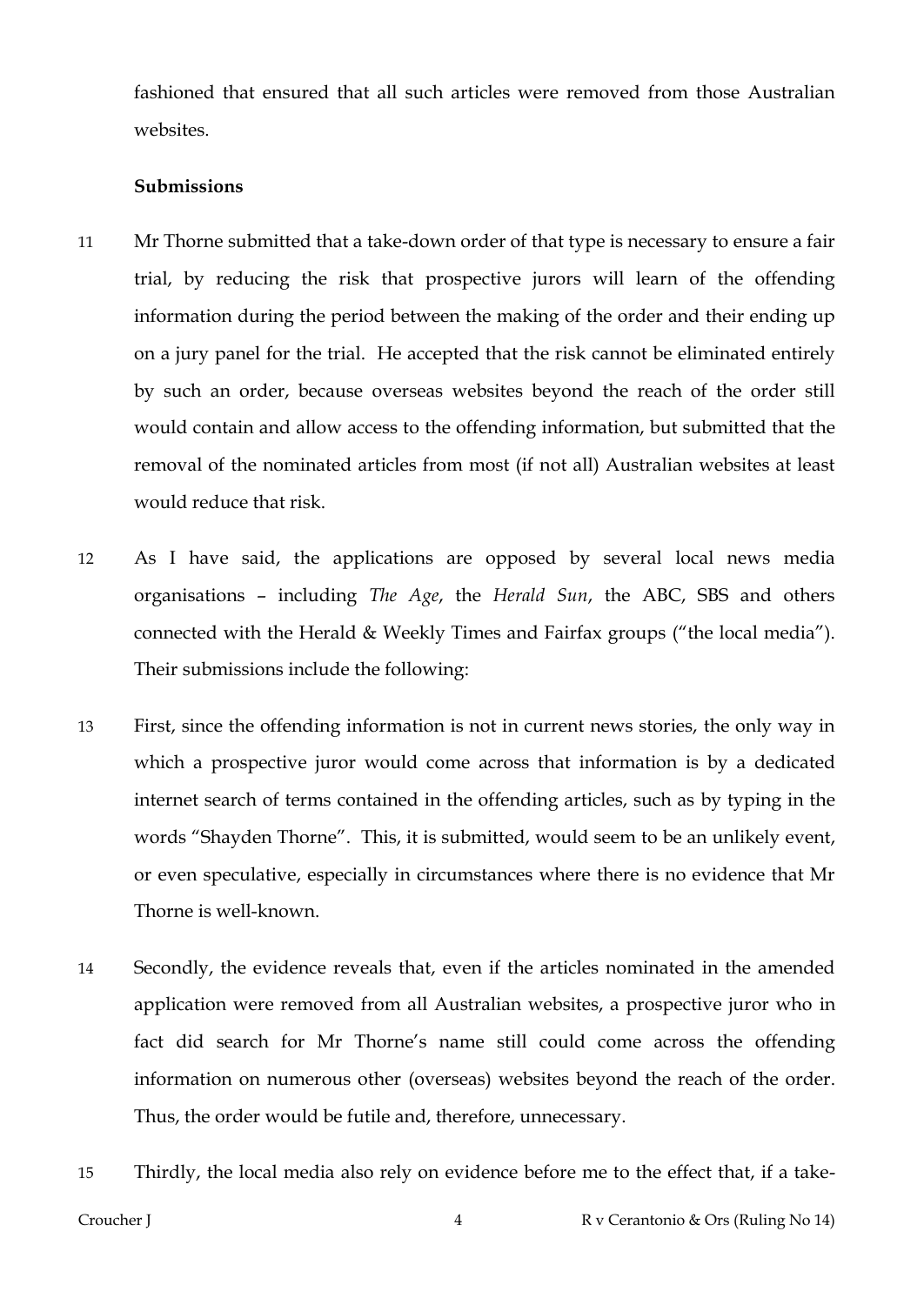down order directed to Australian websites were made and complied with, the articles that are beyond the reach of the order may take the place of the removed articles, or at least be elevated, in the hierarchy of search results.6 As I understand it, the submission is that, in such circumstances, the offending information is just as likely to be noticed by a prospective juror as it would be if there were no order. On the other hand, Mr Thorne relied on evidence casting doubt on the proposition that removal of articles from local websites necessarily would result in those on overseas websites moving up the order of search results.7 As will be seen, I need not resolve this dispute in the present case.

- 16 Fourthly, the media parties submit that judicial directions of the type commonly given to empanelled jurors would ensure a fair trial. Such directions might include:
	- a) that jurors are not to search the internet for anyone or anything connected with the case, or have anyone else do such a thing for them;
	- b) that it is an offence for a juror to make any inquiry for the purpose of obtaining information about a party to the trial or any matter relevant to the trial, except in the proper exercise of his or her functions as a juror;<sup>8</sup>
	- c) that jurors are to act only on the evidence properly before them in the trial; and
	- d) that they are to ignore anything they have seen or heard, or that they might see or hear, in the media about the case.
- 17 Mr Thorne accepted that judicial directions of that type would prevent prospective jurors, who have no prior knowledge of the offending information, from learning of that information once empanelled, but submitted that such directions could not remove the offending information from the minds of empanelled jurors if they had already discovered it on the internet before being empanelled. Further, it is submitted that there is no sensible way of determining whether prospective jurors have learned of the offending information without tipping them off about that very

<sup>6</sup> See the affidavits of Patrick Thomas Considine, affirmed 25 October 2017, at [12]; and Dean Aaron Levitan, affirmed 31 October 2017, at [8]-[9] & Exhibits DL-1 & DL-2.

<sup>&</sup>lt;sup>7</sup> See the affidavit of Amelia Ramsay, affirmed 27 October 2017, esp. at [4](g).

<sup>8</sup> See s 78A of the *Juries Act* 2000 (Vic).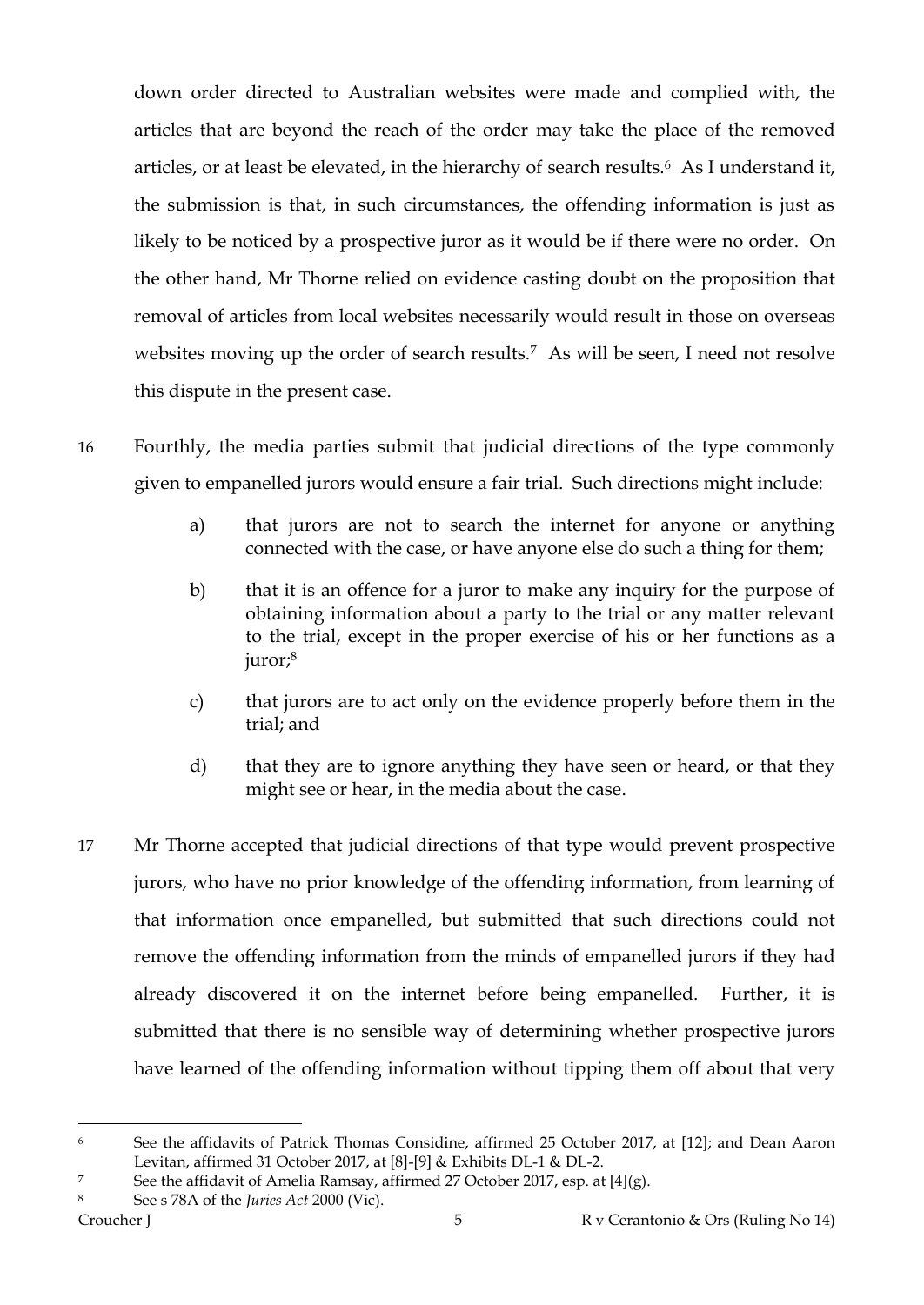information. In his submission, absent a take-down order, there is simply too great a risk that a prospective juror will learn of the offending information and end up on the jury in his trial. While the possibility of access to the information on overseas websites would reduce the utility of the order, it would not eliminate it altogether.

#### **Discussion**

- 18 I turn now to the applicable law, about which the parties are agreed.
- 19 Only eight years ago, in the Mokbel appeal,<sup>9</sup> an order very similar to the type of order sought here, made by Kaye J at first instance, was set aside, by a majority of the Court of Appeal (Warren CJ and Byrne AJA; Buchanan JA dissenting), principally on the basis that it was futile and therefore unnecessary. In short, I accept that, while there are some differences, to which I shall return, the present circumstances are not materially distinguishable from those that obtained in the Mokbel appeal, and that I am therefore bound to decline to make an order of the kind sought.
- 20 In the ruling which was the subject of the successful appeal, on the Friday before the Monday Mr Mokbel was due to face a murder trial, and some months before he was due to face multiple trials on drugs importation charges, Kaye J made an order, over objection by the media parties, directing the proprietors of *The Age*, the *Herald Sun* and *The Australian* to remove from their websites any articles containing reference to Mr Mokbel. <sup>10</sup> That "take-down order" was described on the subsequent appeal as "the internet order". Four months earlier, his Honour, without objection, had made an order prohibiting publication of any material containing reference to the forthcoming committal, trial and appeal proceedings concerning Mr Mokbel and/or his co-accused, his previous criminal convictions, his being charged with drugrelated offences, his alleged association with, or involvement in, "gangland" killings, and his association with Carl Williams. That order had been extended, without objection, eleven days before the making of the internet order.

<sup>9</sup> *News Digital Media Pty Ltd & Anor v Mokbel & Anor* (2010) 30 VR 248.

Croucher J 6 R v Cerantonio & Ors (Ruling No 14) <sup>10</sup> See *R v Mokbel (Ruling No 3)* [2009] VSC 653.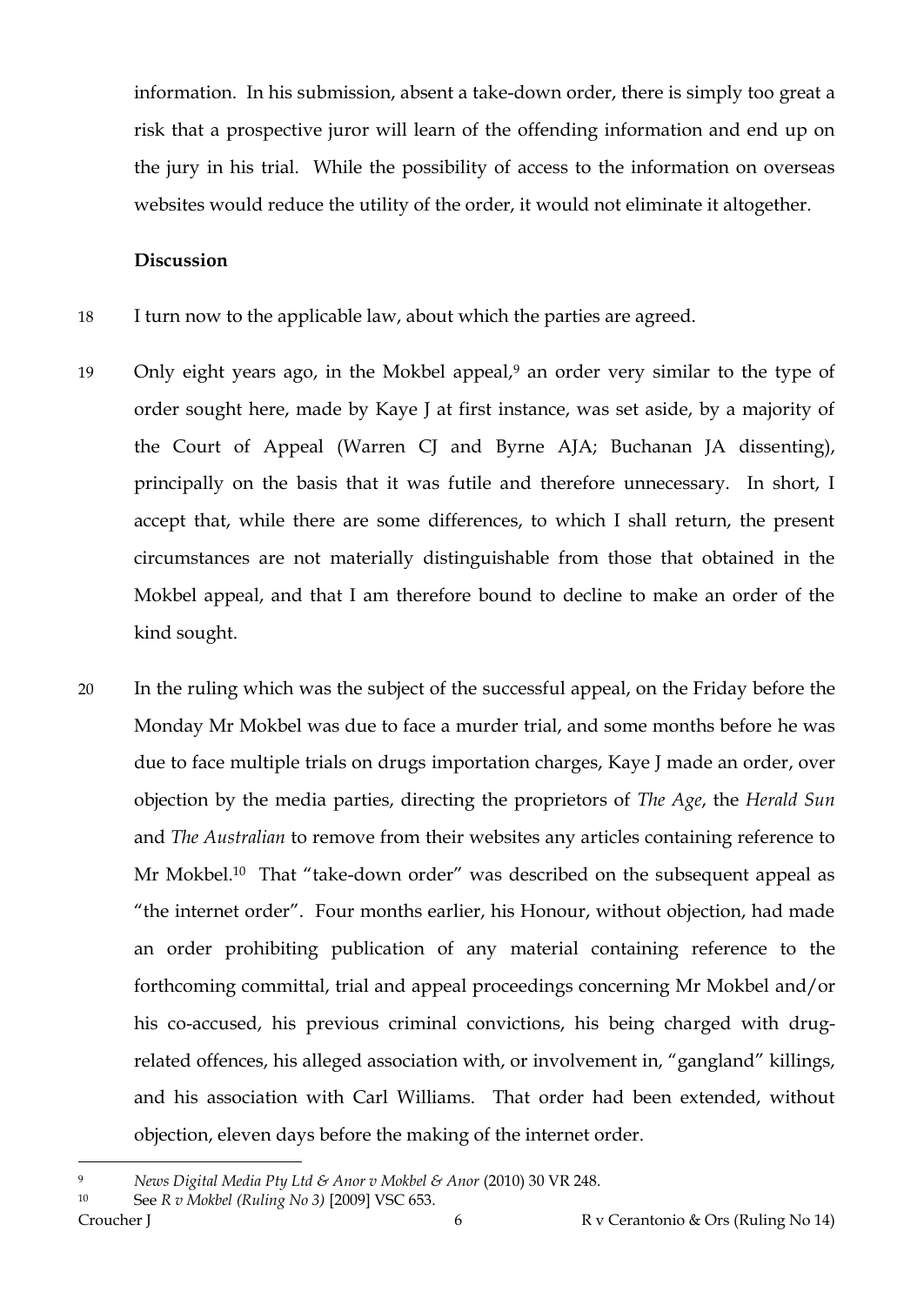- 21 Three principal issues arose before his Honour with respect to the application for the internet order. The first was whether the Court had the power to make an order of that type. His Honour held that, in its inherent jurisdiction, this Court does have, where necessary, the power to prevent a continuing contempt or a continuing infraction of an accused's right to a fair trial and, where necessary, that power extends to making the type of order sought.<sup>11</sup>
- 22 The second issue, which Kaye J said was not easy to decide, was whether that power only extends to doing that which is necessary in order to protect the integrity of the system of justice and specifically to protect the right of an accused to a fair trial.<sup>12</sup> His Honour accepted that the foregoing is an accurate and appropriate definition of the limit of the power of this Court, and that the Court does not have any broader power to censure or restrict what is on people's websites. It was put by the media parties that it was unlikely that potential jurors would look at the offending materials and that, once empanelled, they would be subject to the usual directions of the type I referred to earlier. While his Honour accepted that, whether a potential juror in any of the forthcoming trials might become exposed to the offending material is "problematic and really speculative", he nevertheless accepted that "there is a risk that that might occur" and that, "for the test of necessity, …, given the standing of each of the [three] organisations, the Court should not countenance the coming to pass of that risk unless it was inutile for it to do so". His Honour concluded:<sup>13</sup>

Thus, in my view, the test of necessity is such that, whilst it is difficult to form any educated view as to whether a juror might have become or might become exposed to the material, such is the nature of the allegations against Mr Mokbel in the forthcoming case that it is necessary for the Court to intervene if it can.

23 The third issue concerned the utility of such an order, which, again, his Honour said he found difficult. He referred to the same argument that is made by the media parties in the present case – namely, that, because of the availability of the same

<sup>11</sup> *R v Mokbel (Ruling No 3)* [2009] VSC 653at [11]; see also [6]-[10].

<sup>12</sup> *R v Mokbel (Ruling No 3)* [2009] VSC 653at [12]-[16].

Croucher J 7 R v Cerantonio & Ors (Ruling No 14) <sup>13</sup> *R v Mokbel (Ruling No 3)* [2009] VSC 653at [16].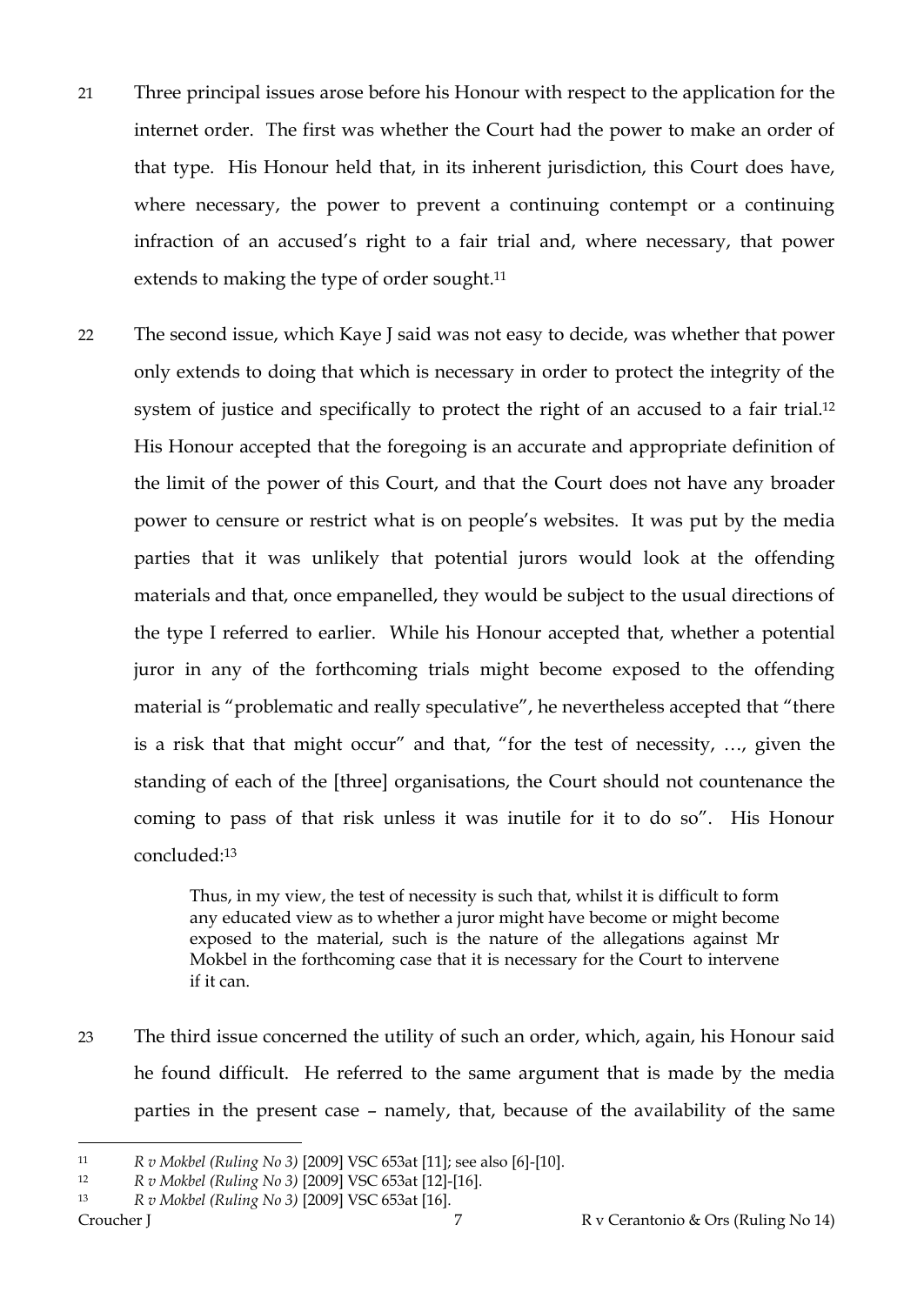information on websites not caught by the proposed order, the removal of that material from the three websites in question would have no utility in protecting the rights of Mr Mokbel.14 His Honour then responded as follows: 15

[18] In my view, notwithstanding the force of those submissions, there are three important considerations which overcome the argument … . Firstly, if the materials to which I have referred were removed from the websites of *The Australian*, *The Age* and the *Herald Sun*, they would be removed from websites, to which, I consider, greater credibility would be attached than most, if not all, of the other websites on the internet. By remaining on the websites of [those organisations], the articles are given a greater credibility and greater force than they would otherwise be given. Secondly, at least to a limited extent, if the articles were removed, it would prevent further "caching" of those articles into cyberspace. Thirdly, and in my view significantly, ultimately I do not think it is right for this Court to surrender its obligation to do what it can to protect the right of litigants and accused people before it to a fair trial. To succumb to the King Canute type argument which was put to me by [counsel for the media] would, in my view, be an appalling abrogation by this Court of its role to uphold the system of justice and to protect the rights of litigants and accused people who come before it. Furthermore, it would, I think, carry with it a clear message that this Court was prepared to countenance and tolerate the type of conduct which has been brought before me in this case.

[19] In my view, this Court must set a standard. Whilst [counsel for the media] may accuse me of being King Canute in this respect, I think it would be a shameful day for this Court to surrender its power to do what it can to protect the right of accused people and of litigants before it.

24 In my respectful opinion, those reasons are very persuasive. They strike a chord with me, not in just a visceral way, but also as a matter of the most fundamental and careful application of principle. Indeed, unbidden by authority, I would have applied similar reasoning to fashion an order of the type sought by Mr Thorne. In particular, while there is an element of guesswork in predicting whether a prospective juror would be moved to make a dedicated search and thereby come across the offending information on an Australian website, and while an order of the type sought would not necessarily prevent a determined searcher from learning of the same information on an overseas website, I think it would still be necessary and of some utility, albeit limited, to make an order of the type sought, because it strikes me that the risk of such a discovery would still be reduced somewhat by the making

<sup>14</sup> *R v Mokbel (Ruling No 3)* [2009] VSC 653at [17].

Croucher J 8 8 R v Cerantonio & Ors (Ruling No 14) <sup>15</sup> *R v Mokbel (Ruling No 3)* [2009] VSC 653at [18]-[19].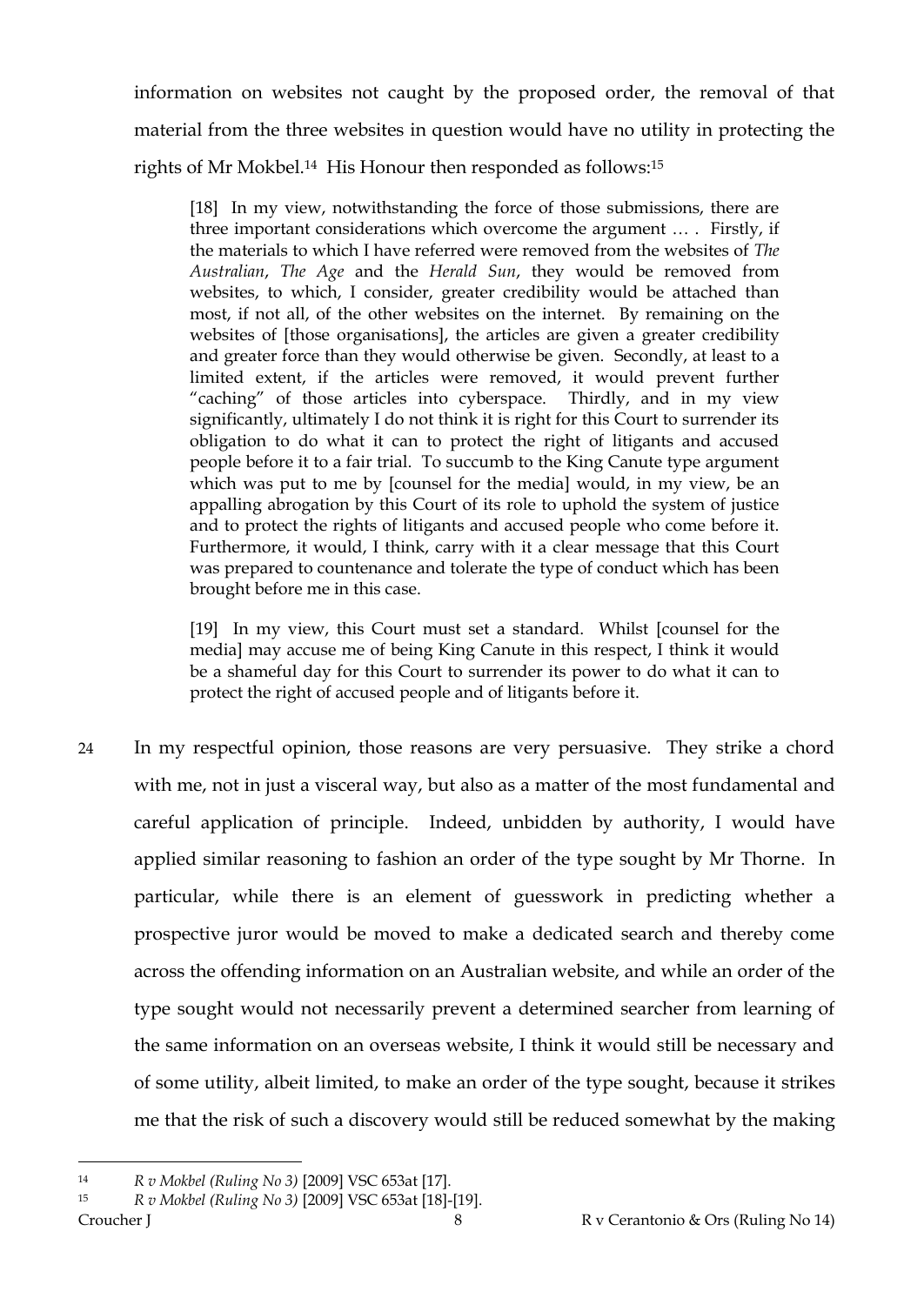of and compliance with such an order.

- 25 In my view, to take up an analogy employed in the course of argument, if an order of the type sought were to be made, this Court should not be regarded as providing no more than a cocktail umbrella to Wile E. Coyote as he stands trapped under the falling anvil.16 Instead, such an order might be likened to wearing a seatbelt: it will not prevent a car accident, but it might lessen the risk of serious injury or death in the event of a crash.
- 26 But, as I say, I think that authority compels me to accept that the hapless coyote's fate is sealed. This is because Kaye J's internet order was set aside by a majority of the Court of Appeal in circumstances and for reasons which have direct and relevantly indistinguishable application to the present case. While, in their joint judgment, Warren CJ and Byrne AJA accepted that the Court had the power to make such an order,<sup>17</sup> their Honours also accepted the media parties' submission that, in the particular circumstances of the case, the internet order should not have been made.<sup>18</sup>

[93] We return now to the internet order in this case. In a sense, the two parts of the order overlap. If publication of material on a website occurs every day that the material is available on the website, an order restraining a person from publishing must involve the removal of the material from the website or, in some way, making it inaccessible. It is, however, clear from the wording of the order that his Honour intended to direct the removal of material of the kind described which had in the past been posted on the websites, and to prevent the applicants from posting this material in the future.

[94] We respectfully doubt the necessity for making that part of the order requiring the applicants take down the material from their websites provided the articles, the subject of the order, were no longer sufficiently current or were not presented in such a way as to be forced upon a visitor to the site who was not searching for them. We are of the opinion that a juror in this case would not be likely to have inadvertently come across material adverse to Mr Mokbel which was archived and not readily available to such a visitor. Nor do we readily accept that a juror would deliberately set about searching for such material in defiance of the trial judge's warning and direction. Moreover, if, as the evidence shows, the removal of the offending material did not prevent a determined searcher from accessing the same material from

<sup>16</sup> Apologies to Chuck Jones (1912-2002) and Warner Bros.

<sup>17</sup> *News Digital Media Pty Ltd & Anor v Mokbel & Anor* (2010) 30 VR 248 at 271[90] (*per* Warren CJ & Byrne AJA).

<sup>18</sup> *News Digital Media Pty Ltd & Anor v Mokbel & Anor* (2010) 30 VR 248 at 272[93]-[94] (*per* Warren CJ & Byrne AJA).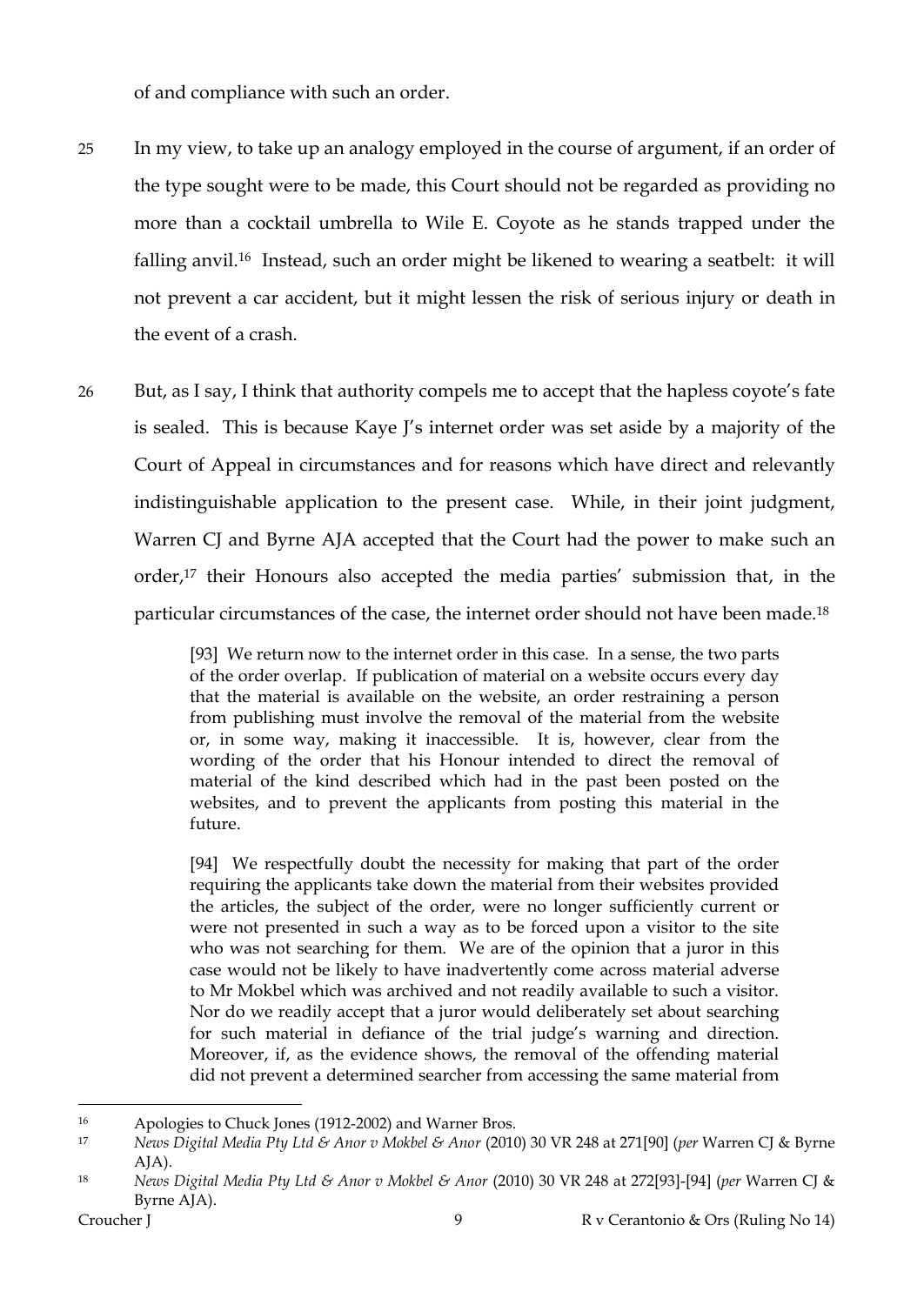a cached website, it cannot be said that the order was necessary for the protection of the court process with respect to Mr Mokbel's pending trials. In any event, in its terms, the order which deals with 'any Articles containing reference to Antonios Mokbel' went far beyond that which might reasonably be required to protect that process. We conclude that the circumstances before his Honour did not disclose a necessity for the making of this part of the internet order. This part of the order should, therefore, be set aside.

- 27 In the present case, I can see nothing in the evidence before me justifying any different outcome. In particular, I do not accept that a potential juror in this case would be likely to have inadvertently come across material adverse to Mr Thorne which was archived and not readily available to such a visitor. Nor do I readily accept that an empanelled juror would deliberately set about searching for such material in defiance of the types of warnings and directions I intend to give. Further, as in the Mokbel appeal, the evidence here also shows that, in any event, the removal of the offending information from Australian websites would not prevent a determined searcher from accessing the same material from an overseas or cached website, such that it cannot be said that the order was necessary for the protection of the court process with respect to Mr Thorne's pending trial.
- 28 Ms Fox QC, who appeared with Mr Moglia for Mr Thorne, made a valiant attempt to distinguish the present circumstances from those that obtained in the Mokbel appeal. Thus, for example, as I understood her, Ms Fox relied on Mr Mokbel's notoriety set against Mr Thorne's comparative anonymity, which may be accepted, as making it more likely that, if a prospective juror learned of the offending information in this case, his or her mind would be shocked and polluted irretrievably against Mr Thorne, whereas it might be said that, in Mr Mokbel's case, learning of the subject information would only be more of the same and therefore less likely to risk a miscarriage of justice. Even if that argument were sustainable, and I do not think it is, it seems to me that it would be offset by the inference that Mr Mokbel's comparative notoriety would make it more likely that a prospective juror would make a dedicated search about him than any prospective juror would in the case of Mr Thorne.

Croucher J 20 10 R v Cerantonio & Ors (Ruling No 14) 29 Secondly, Ms Fox referred to the breadth of the order made in Mr Mokbel's case and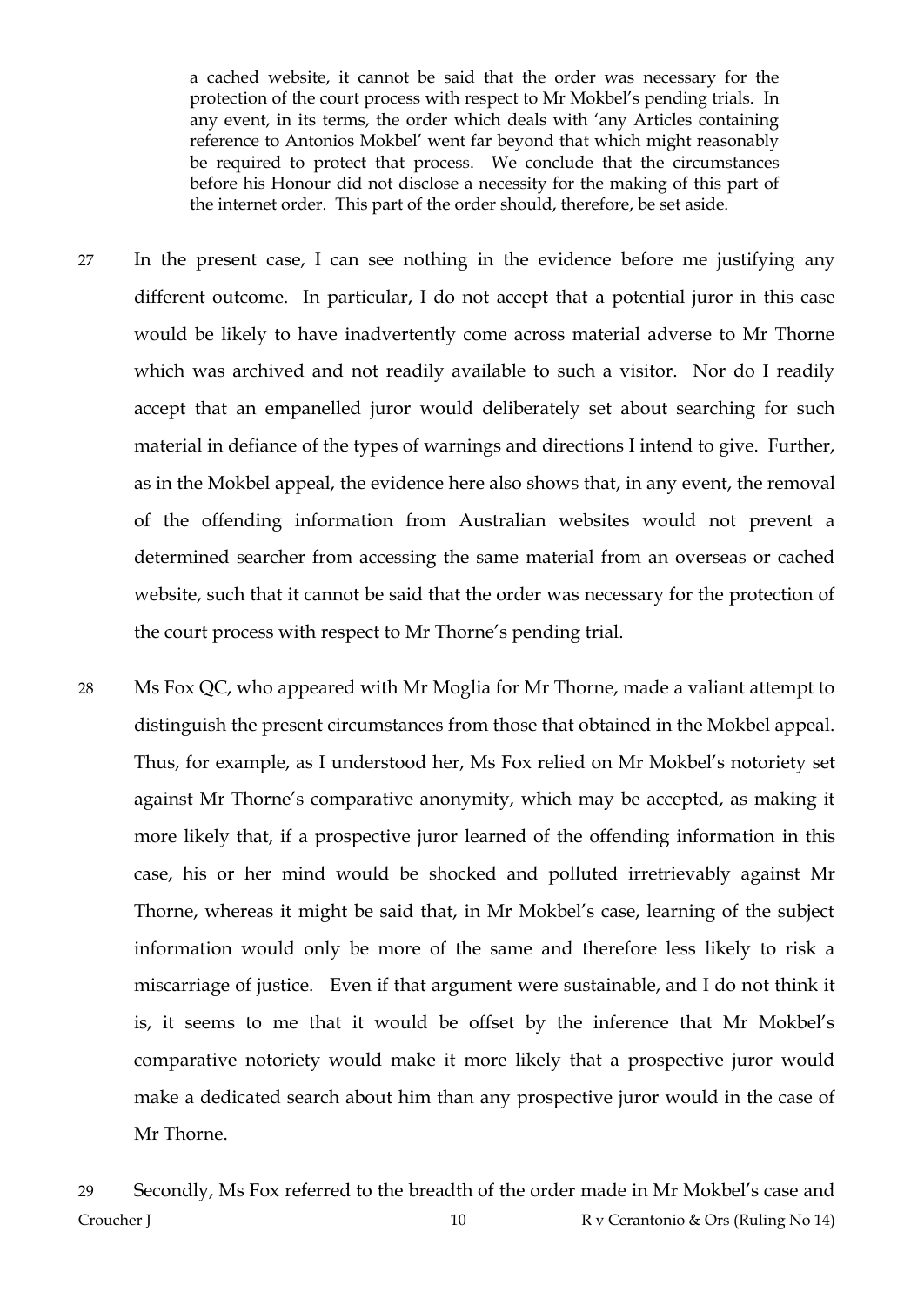contrasted it with the targeted order sought in Mr Thorne's case. It is true that the internet order was struck down, in part, because it was held to be too broad. But, as I read the judgment of the majority, the lack of utility in the order was reason enough to hold that it was unnecessary and should not have been made.

- 30 Thirdly, it might be said that, whereas in Mr Mokbel's case, the murder trial was only a weekend away such that there was only a very short period for the order to have any protective effect, in the present case, the trial is still some way off, so that there is more chance that the proposed order would have some utility. The difficulty, however, is that, in Mr Mokbel's case, there were also the drugs trials to come some months hence, so that there is really no meaningful severable distinction to be drawn.
- 31 Fourthly, it might be said that the order sought here which would cover all Australian websites – was more likely to be effective than the one made in Mr Mokbel's case, which was confined to the websites of three major newspapers. While I accept that there is a possible difference there, I think it is not a difference of the type or order that offsets the utility argument that succeeded in the Mokbel appeal.
- 32 Mr Nekvapil, on the other hand, who appeared with Mr Considine for the Fairfax interests, submitted that, far from being distinguishable from the Mokbel appeal, there are three ways in which Mr Thorne's application was even weaker than Mr Mokbel's. First, he submitted that, in the Mokbel appeal, critical to Buchanan JA's dissent was the fact that the offending material had been removed and that the effect of allowing the appeal was to reinstate it. The majority, on the other hand, were prepared to set aside the order, knowing that that would cause the material to be reinstated. Here, on the other hand, refusing the application would be to maintain the *status quo*.
- 33 Secondly, Mr Nekvapil submitted that there is stronger evidence in Mr Thorne's case that overseas publications containing the offending information published by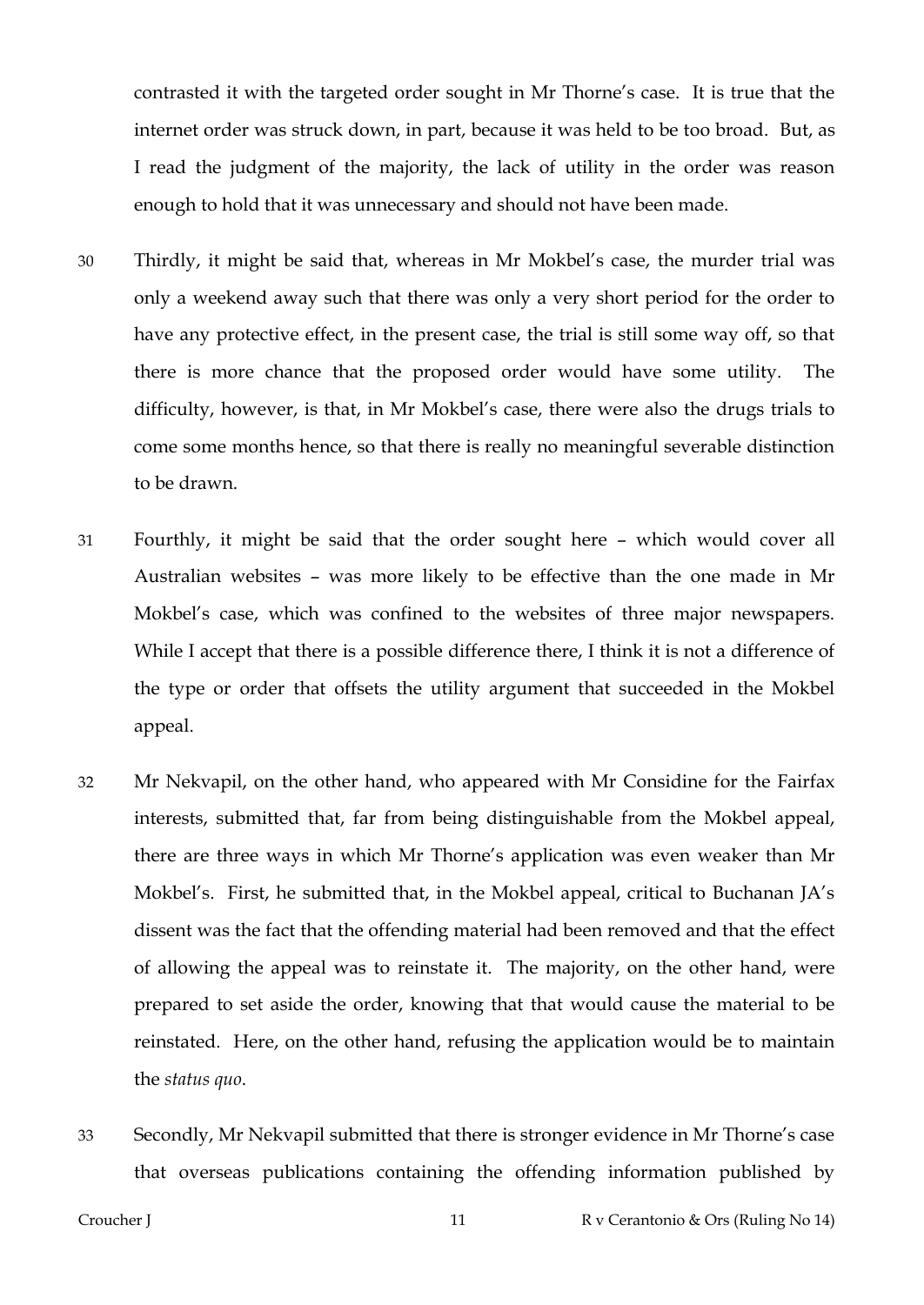reputable websites cannot be removed by a take-down order.

- 34 Thirdly, he submitted that, in the present case, there is evidence about the way in which non-removed articles might be elevated in any post-take-down Google search, whereas there was no equivalent evidence in the Mokbel appeal.
- 35 In my view, it is unnecessary to assess the weight of Mr Nekvapil's submissions. This is because, for the reasons I have given, I am of the view that the circumstances of the present case are in any event otherwise materially indistinguishable from those that caused the majority of the Court of Appeal to set aside Kaye J's internet order.
- 36 Accordingly, I must refuse the application or applications for a take-down order.
- 37 I also note, by the way, that, since the Mokbel appeal was decided, the High Court handed down its judgment in *Dupas v The Queen*. <sup>19</sup> While the following observations have not contributed to my decision to refuse Mr Thorne's applications, I should add that the decision in *Dupas* might be seen as a powerful endorsement of the Court to ensure a fair trial by jury despite pervasive pre-trial publicity of the most damaging kind. The High Court unanimously dismissed Mr Dupas's appeal from the trial judge's refusal to order a permanent stay and the Court of Appeal's decision to order a retrial (instead of directing a permanent stay) on the basis that pre-trial publicity gave rise to irremediable prejudice such as would preclude his fair trial at any time. While the tests that the Court, the Court of Appeal and the High Court were all required to apply in considering the applications before them were different from the test I must apply in the application before me, it strikes me that, if it was thought by the High Court that "unfair consequences of prejudice or prejudgment arising out of extensive pre-trial publicity [of the type faced by Mr Dupas] was capable of being relieved against by the trial judge, in the conduct of the trial, by thorough and appropriate directions to the jury",<sup>20</sup> then I should have some confidence that the

<sup>19</sup> *Dupas v The Queen* (2010) 241 CLR 237.

<sup>20</sup> *Dupas v The Queen* (2010) 241 CLR 237 at 251[38] (*per* French CJ, Gummow, Hayne, Heydon, Crennan, Kiefel and Bell JJ).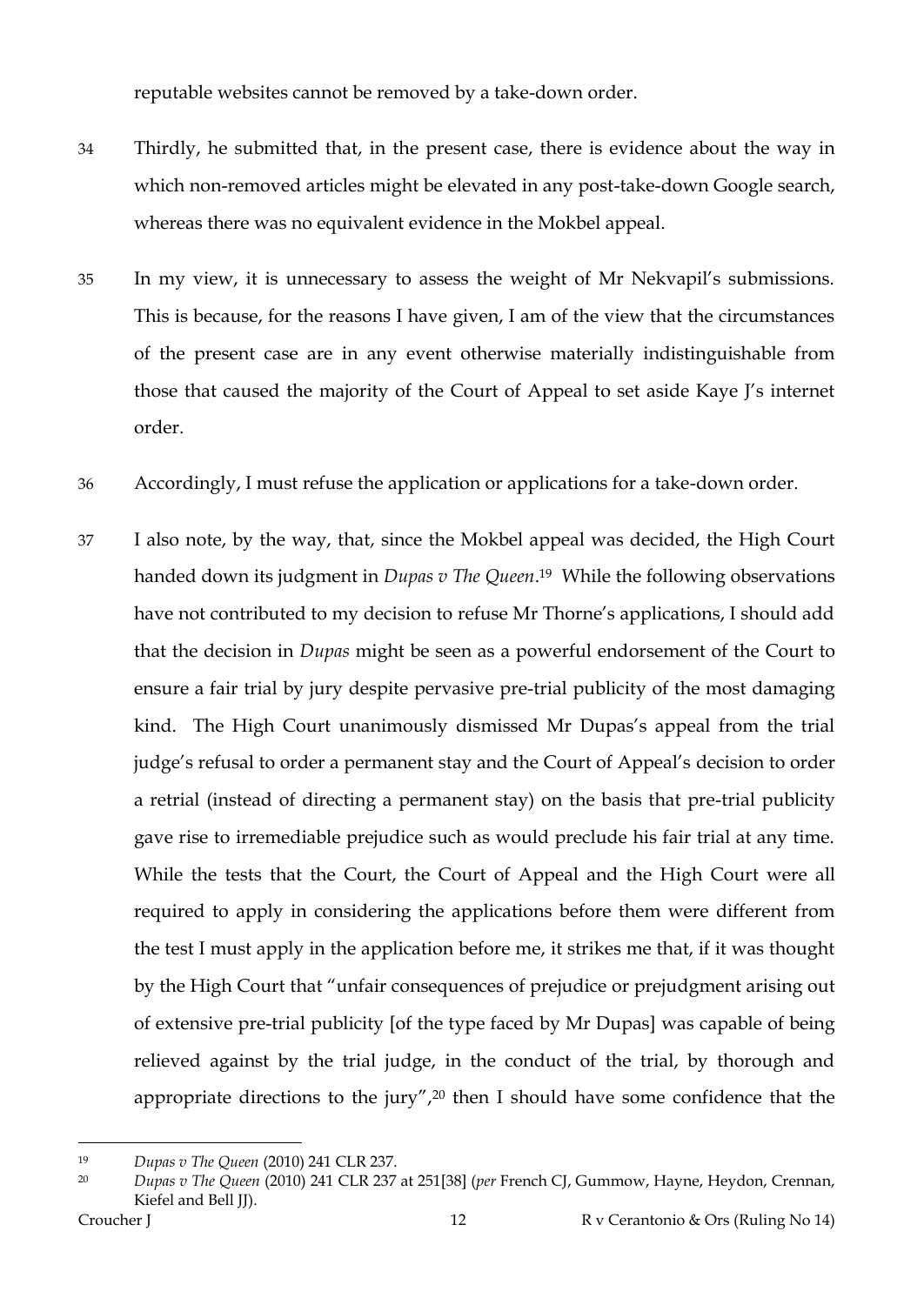same might be achieved in the present case, absent a take-down order of the type sought.

# **Application for a declaration regarding existing suppression order**

- 38 I turn now to the alternative application, which I can deal with relatively briefly.
- 39 As I have said, Mr Thorne's alternative submission is that the order I made on 14 June 2017, by prohibiting "publication" of the subject information, already includes a prohibition on maintaining access on the local media websites to articles containing the same information. As I understand it, the submission is that I should declare that to be so, in order that local media understand that those articles must be removed from their websites, lest they be in contempt.
- 40 The news media's primary response is that, while "publication" can have different meanings in different contexts, it is plain from all the relevant circumstances that, in the present case, my order was not intended to extend to prohibiting media organisations from maintaining access to the pre-existing articles on their websites. In the alternative, it is submitted that, if it were, then the order was made without affording the media an opportunity to be heard, and the matter should be adjourned so that the media parties may have time to consider whether to seek leave to appeal and any further or other relief.
- 41 In my view, the media's primary submission should be accepted. I must say, I find it somewhat awkward to be purporting to interpret an order that I made. But, as I understood their submissions, all parties accepted that I was entitled to do so.
- 42 And while I hesitate to say so when it is my own order that is being considered, I can say that I did not intend the order of 14 June 2017 to extend to prohibiting media organisations from maintaining access to the pre-existing articles on their websites.
- Croucher J 13 R v Cerantonio & Ors (Ruling No 14) 43 I think that there are three main objective considerations which compel the same conclusion. First, as Mr Nekvapil submitted, it is clear, from the transcript of the hearing on 14 June 2017, that I declined to make a take-down order at that time.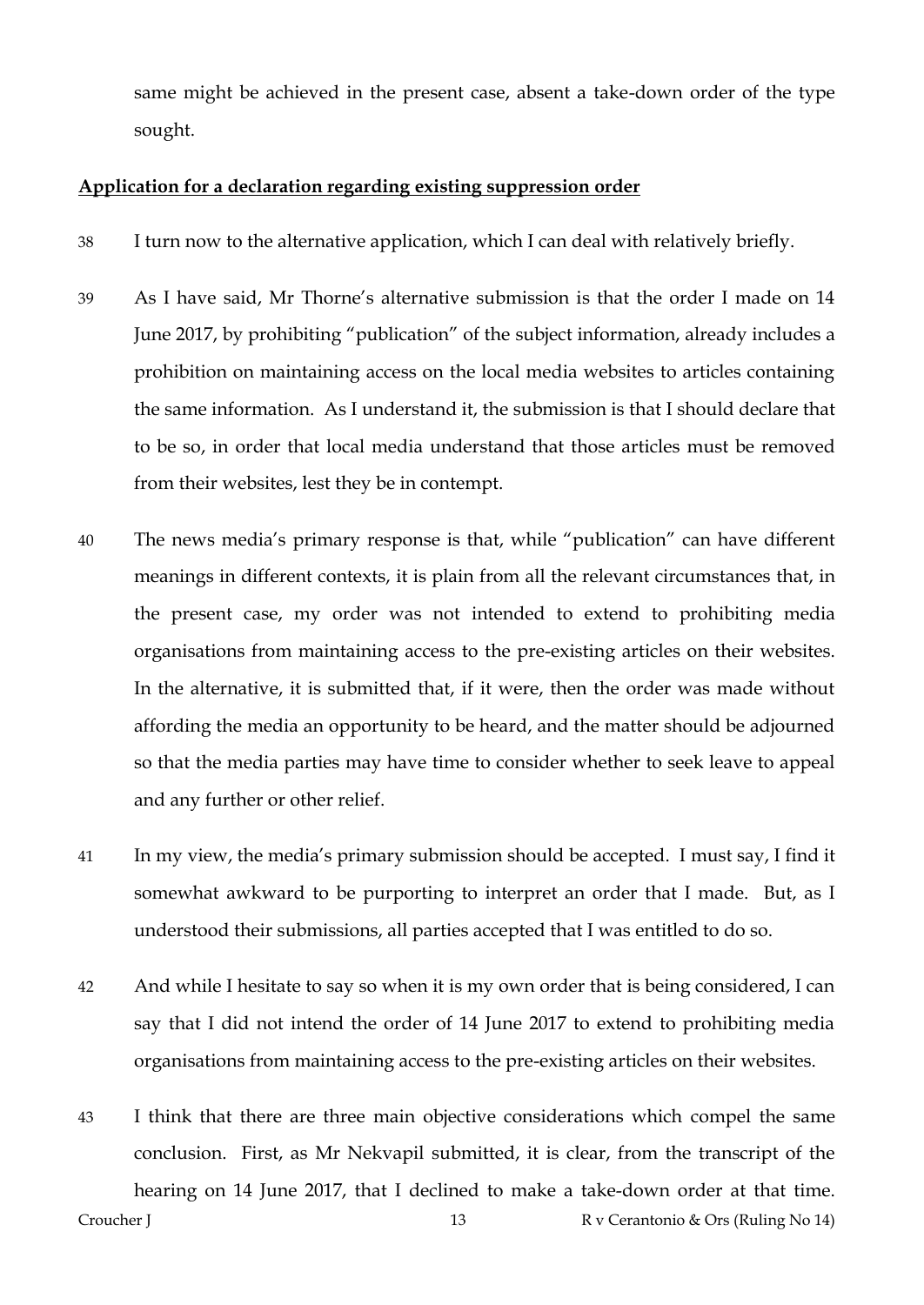Instead, I made the broad suppression order – which was prospective in nature – and suggested that, if the media parties were not prepared to remove the articles by negotiation, Mr Thorne could bring on an application. And that is what occurred subsequently.

- 44 Secondly, it is also clear from the face of the order that I made the order pursuant to the inherent jurisdiction of the Court. There are two reasons. First, I expressly said as much on the face of the order in the "Other matters" section. Secondly, the additional references to ss 5(1) and 25 of the *Open Courts Act* 2013 (Vic) ("the Act") are also references to the Act's preservation of that inherent power. Now, of course, a take-down order, like a broad suppression order made by this Court, must be made in the inherent jurisdiction of this Court. However, that the order was made in the inherent jurisdiction of the Court means that it is less likely that I adopted the broader meaning of "publication" set out in s 3 of the Act, which would include a prohibition on "provid[ing] access to the public … by any means", which, it seems, would include allowing public access, by a dedicated Google search, to pre-existing material on a media organisation's website.
- 45 This brings me to the third factor. In the order of 14 June 2017, I employed the word "publication" *simpliciter*. I did not adopt the definition of "publication" in s 3 of the Act. This, of course, is in contrast to the orders of Lasry J and the magistrate, both of which incorporated that broader definition.
- 46 I am not asked to say anything, and I say nothing, about the scope of or the intention behind those orders or that choice of definition.
- 47 I say simply that, for the foregoing reasons, while "publication" can have different meanings in different contexts, I am satisfied that, and do declare that, in the present case, my order of 14 June 2017 was not intended to extend to prohibiting media organisations from maintaining access to the pre-existing articles on their websites.
- 48 In those circumstances, it becomes unnecessary to say any more about the possible meanings of "publication".